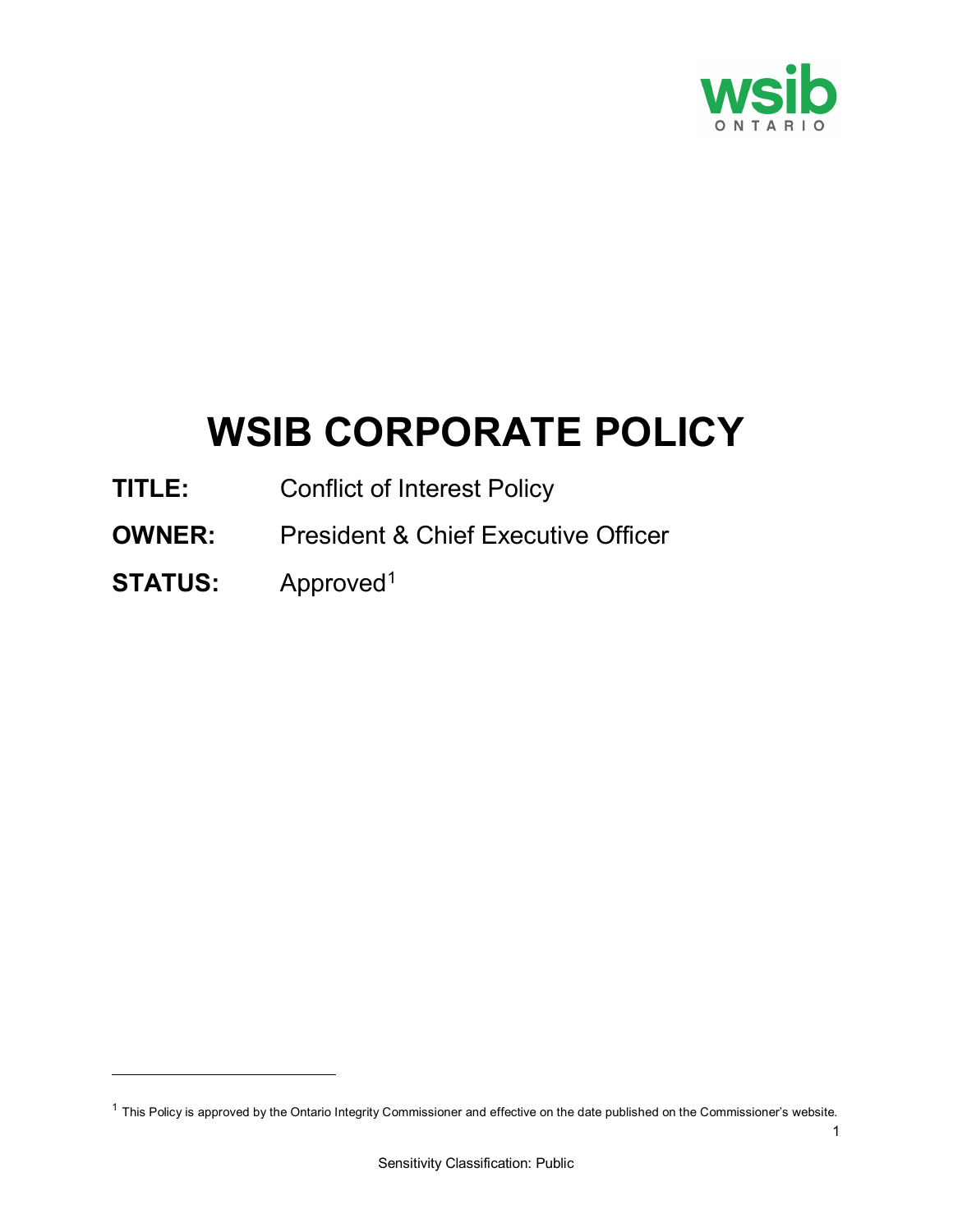

# **Table of Contents**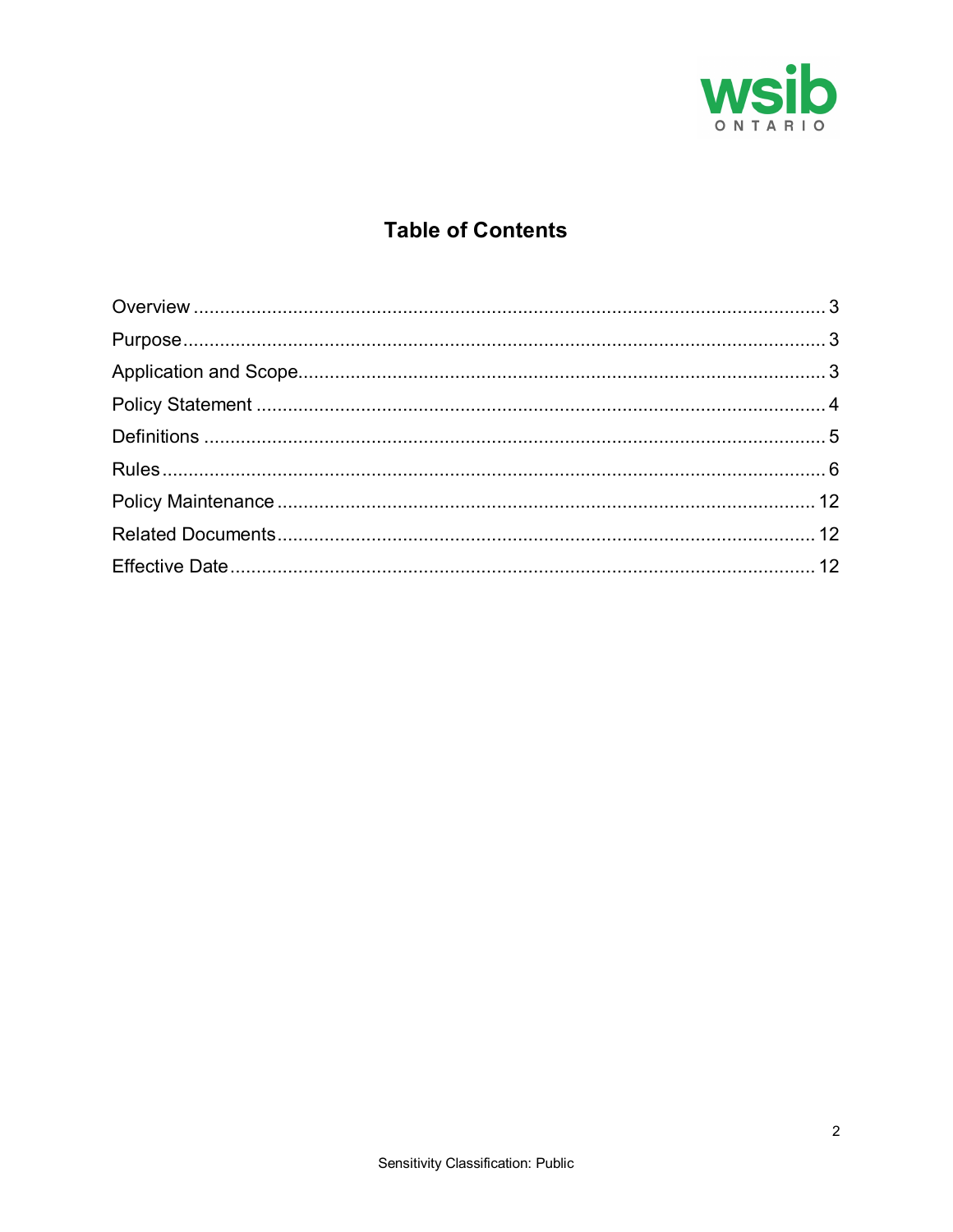

| TITLE:  | <b>Conflict of Interest Policy</b>             |
|---------|------------------------------------------------|
| OWNER:  | <b>President &amp; Chief Executive Officer</b> |
| STATUS: | Approved                                       |

## <span id="page-2-0"></span>**OVERVIEW**

The Workplace Safety and Insurance Board ("WSIB") is a public body under the Public Service of Ontario Act, 2006 (PSOA) and as public servants, WSIB Employees and members of the Board of Directors ("Board members") are subject to conflict of interest rules set out in the PSOA and in Ontario Regulation 381/07. The rules of this Policy address the WSIB's agency mandate and apply to every current and Former WSIB Employee and Board member.

\_\_\_\_\_\_\_\_\_\_\_\_\_\_\_\_\_\_\_\_\_\_\_\_\_\_\_\_\_\_\_\_\_\_\_\_\_\_\_\_\_\_\_\_\_\_\_\_\_\_\_\_\_\_\_\_\_\_\_\_\_\_\_\_\_\_\_\_\_\_\_\_\_\_\_\_\_\_\_\_\_\_\_\_\_\_\_\_\_\_\_\_\_\_\_\_\_\_\_\_\_\_\_\_\_

## <span id="page-2-1"></span>**PURPOSE**

The purpose of this Conflict of Interest Policy (the "Policy") is to assist WSIB's current and Former Employees and Board members in recognizing, avoiding and managing conflicts of interest when they arise. The goal is to ensure that conflicts of interest are resolved in a manner that enhances public confidence and trust in the WSIB.

## <span id="page-2-2"></span>**APPLICATION AND SCOPE**

In the "Requirements" section, the obligations that apply to current WSIB Employees and Board members are set out in Part I; the rules for Former Employees and Board members are outlined in Part II.

Additionally, certain post-service conflict of interest (COI) rules are only applicable to Employees or Board members occupying certain senior management positions. For example, the post-service lobbying and employment restrictions apply only to "Designated Senior Positions" which is defined in the Definitions section of this Policy and are specified under O. Reg. 381/07.

It is the duty of every WSIB Employee and Board member to ensure they are familiar with, and understand, the ethical requirements of the PSOA and its applicable regulations, as provided in the Policy, and directives made under the Act, including in respect of conflict of interest, political activity, and the protected disclosure of wrongdoing. Board members are also subject to the conflict of interest provisions of the Agencies and Appointments Directive (AAD).

If any provision of this Policy is inconsistent with O. Reg. 381/07, the related provision(s) in O. Reg. 381/07 prevails.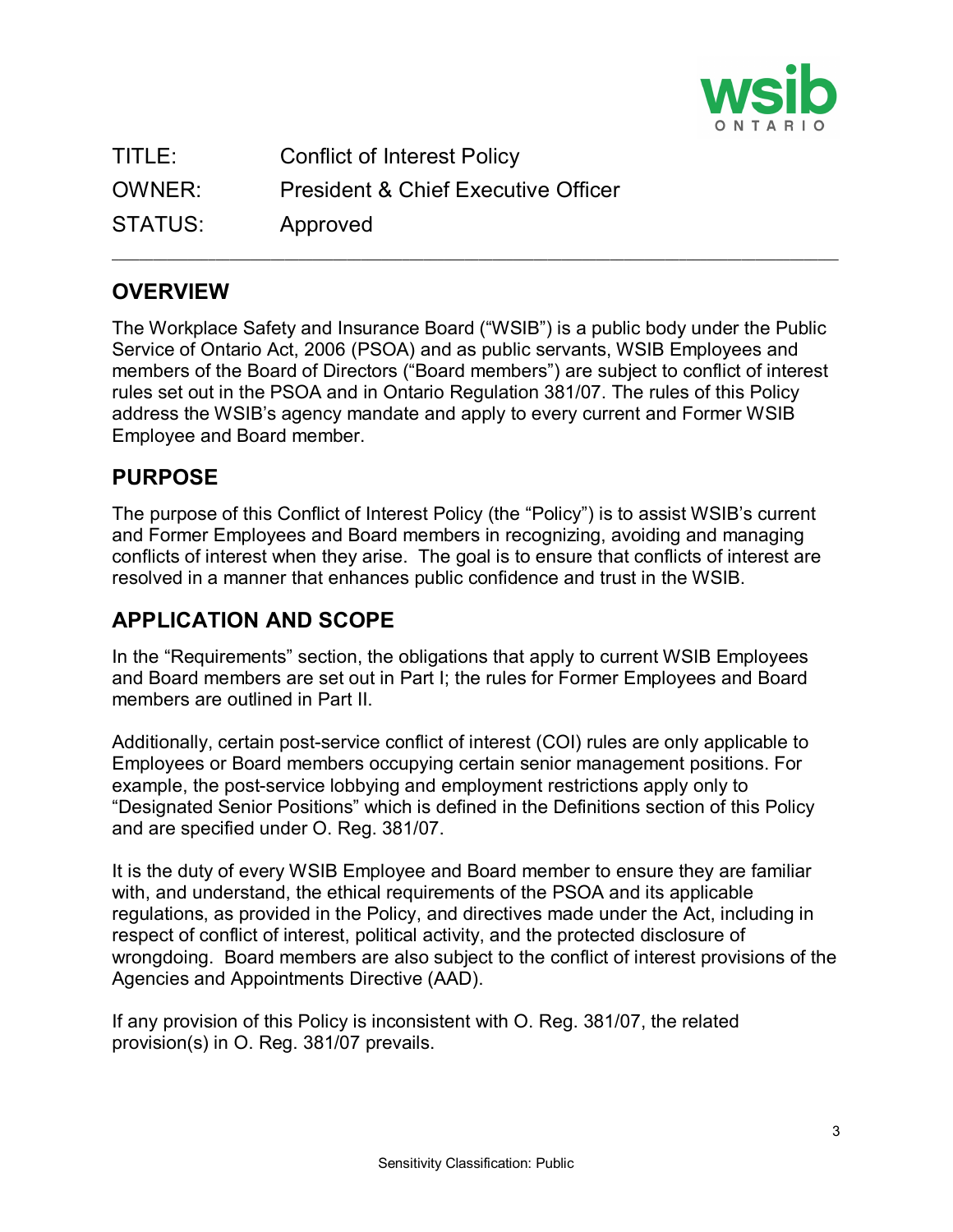

## <span id="page-3-0"></span>**POLICY STATEMENT**

The WSIB is committed to ensuring that its current and Former Employees and Board members are aware of and recognize conflicts of interest (be they actual, potential or perceived) and are vigilant about raising them, discussing them and resolving them. WSIB Employees and Board members must perform their duties fairly and with integrity, in order to maintain public confidence in the WSIB and accomplish WSIB's mission and mandate.

A conflict of interest is a situation that impairs, or could appear to impair, one's ability to act impartially in the performance of their duties, or a situation that is incompatible, or may appear to be incompatible with acting in the WSIB's interest. WSIB Employees and Board members must take the necessary steps to avoid any conflict of interest or potential conflict of interest including a personal or financial interest. If a current or Former Employee or Board member has a private interest that could interfere with their public service duties and responsibilities and raise a conflict of interest concern under the rules in this Policy, they are required to notify their Ethics Executive in writing at the earliest opportunity and to comply with proposed mitigation strategies. Failure to declare may be grounds for disciplinary action, up to and including termination of employment or appointment at the WSIB.

As defined in PSOA legislation, WSIB's Ethics Executives are:

- a) for current Employees, the President and Chief Executive Officer ("CEO"). Subject to their discretion, the President and CEO may refer the matter for determination to the Ontario Integrity Commissioner (IC);
- b) for current Board members, the WSIB Chair. Subject to their discretion, the Chair may refer the matter for determination to the IC;
- c) for the WSIB Chair and the WSIB CEO, the IC; or
- d) for Former Employees and Board members, the IC.

Note: Additional notification requirements for the Chair and CEO are outlined in the Memorandum of Understanding (MOU) between the WSIB Chair and the Minister of Labour, Training and Skills Development, as amended from time to time, and the PSOA.

A current or Former Employee or Board member may request that their Ethics Executive provide advice concerning the application of the conflict of interest rules.

When conflicts of interest arise, they shall be resolved in the manner that preserves and promotes public confidence and trust in the honesty, integrity, fairness and professionalism of the WSIB and its Employees and Board members.

All current or Former WSIB Employees and Board members shall comply with the direction of their Ethics Executive or the IC.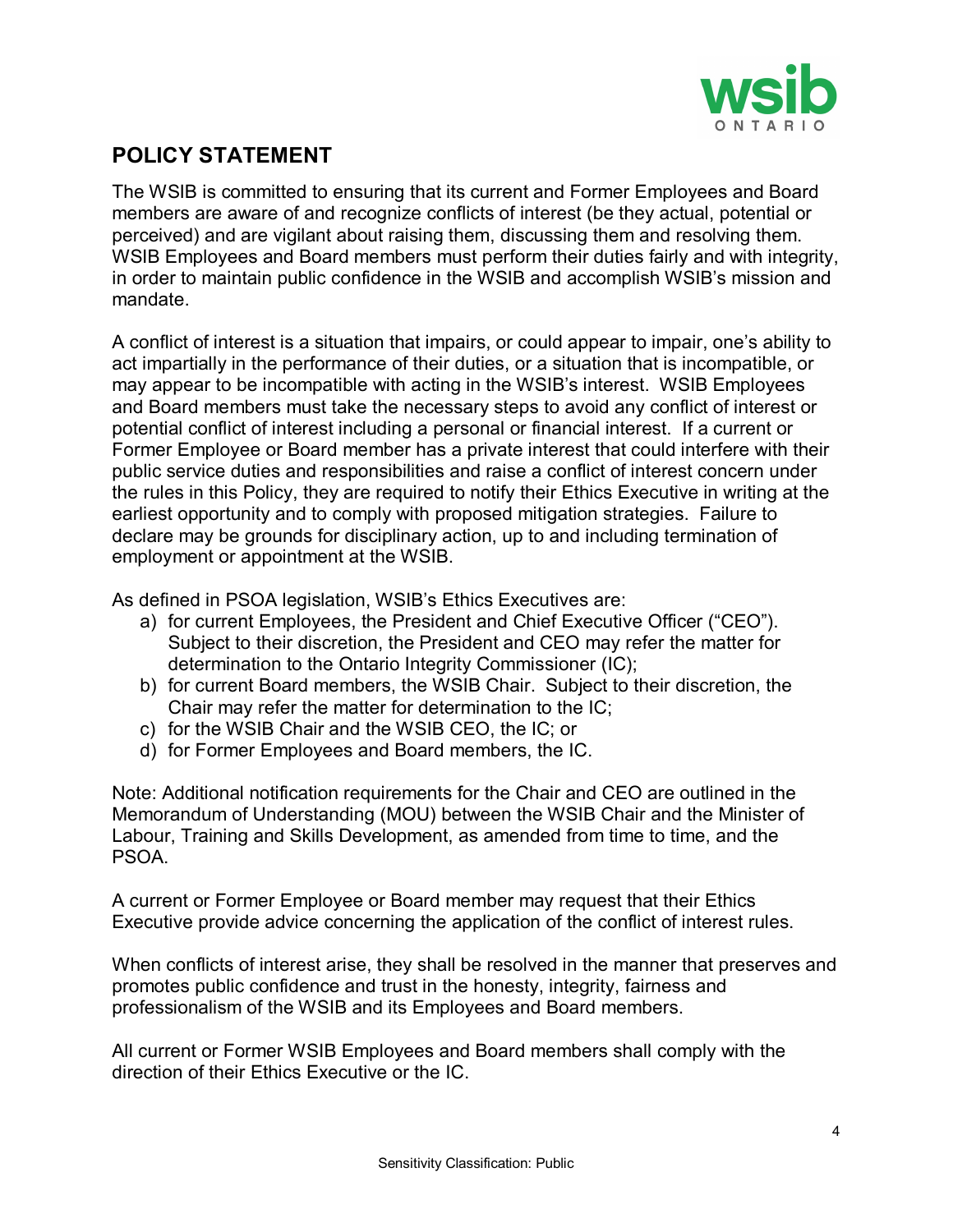

## <span id="page-4-0"></span>**DEFINITIONS**

For the purposes of this Policy:

**Board member**: means a member of the WSIB Board of Directors appointed pursuant to s.162 (1) of the Workplace Safety and Insurance Act.

**Confidential Information**: means information that is not available to the public and, that if disclosed, could result in harm to the WSIB or the Crown or give the person to whom it is disclosed an advantage. For greater certainty, Confidential Information includes:

- a) personal information; or
- b) information which relates to the WSIB or any of its stakeholders; or
- c) information which relates to other individuals and businesses that is received in the course of WSIB business.

**Designated Senior Position[2](#page-4-1)** , for the purposes of Part II, means:

- a) every Board member, including the Chair of the Board of Directors;
- b) the CEO;

 $\overline{a}$ 

- c) all Chief Officers; and
- d) every Employee who holds a Vice President, equivalent, or above position.

**Employee**: means all regular and fixed-term Employees (part-time and full-time permanent, probationary or temporary) hired under section of 159(3) of the Workplace Safety and Insurance Act, 1997.

**External/outside activity**: means an activity outside of an Employee's or Board member's employment with the WSIB and includes:

- a) employment by another person, organization or entity;
- b) engaging in a business or undertaking;
- c) an activity or undertaking for another person, organization or entity, whether paid or unpaid,
- d) an appointment as an officer, or to the board of directors of another person, organization or entity.

**Former Employee and Former Board member**: means a Former Employee or Board member of the WSIB who has fully terminated their relationship with the WSIB, and no longer receives remuneration, including ongoing severance payments, from the WSIB. For further clarity, Employees and Board members on an authorized leave of absence or on temporary assignment are not considered Former Employees or Board members.

**Spouse** is defined in Section 1 of the Family Law Act, or is either of two persons who live together in a conjugal relationship outside marriage.

**Substantial Interest**: is an interest, whether personal, financial or otherwise, which could reasonably be expected to inhibit neutral and impartial decision making and/or negotiation.

<span id="page-4-1"></span> $2$  Designated Senior Positions for WSIB management are aligned with the definition of "Designated Executives", in section 4(1) of the *Broader Public Sector Executive Compensation Act, 2014.*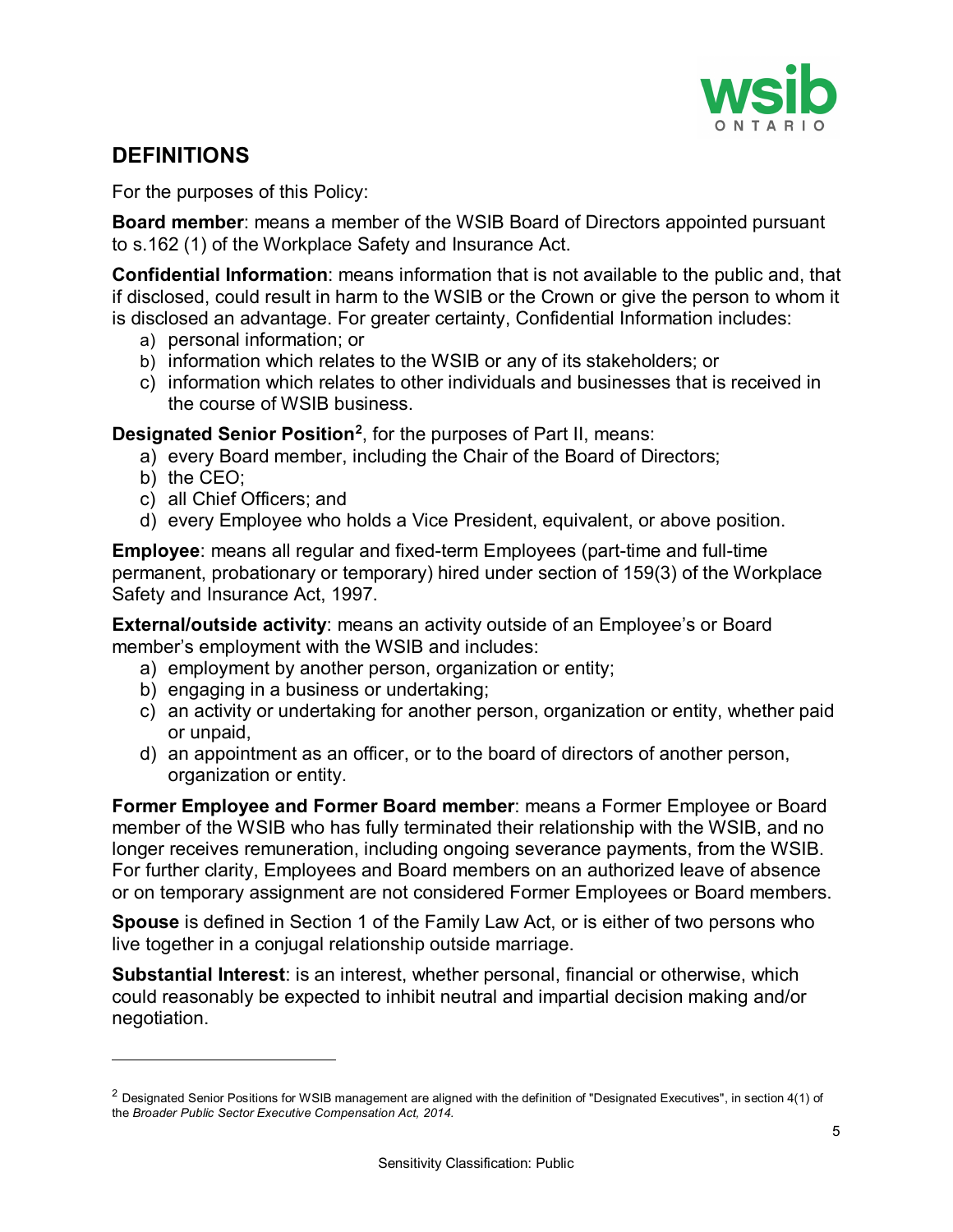

## <span id="page-5-0"></span>**RULES**

### **PART I – Conflict of Interest rules for current Employees and Board members**

These rules apply to every current WSIB Employee and Board member.

- 1. A WSIB Employee or Board member should avoid knowingly placing themselves in a position of actual or potential conflict of interest or in a position that may be perceived as a conflict of interest.
- 2. Benefiting self, spouse or children
	- 2.1.A WSIB Employee or Board member shall not:
		- 2.1.1. Use, or attempt to use, their position with the WSIB to directly or indirectly benefit themselves or their spouse or child.
		- 2.1.2. Allow the prospect of possible future employment or appointment with a person or entity to influence the performance of their duties to the WSIB.
- 3. Accepting Gifts and Hospitality

In this section, "gifts and hospitality" means a benefit of any kind, including the provision of food, beverages, accommodation and transportation.

- 3.1.A WSIB Employee or Board member shall not accept a gift or hospitality from any of the following persons or entities, if a reasonable person might conclude that the gift or hospitality could influence the WSIB Employee or Board member when performing their duties to the WSIB:
	- a) a person, group or entity that has dealings with the WSIB or the Crown.
	- b) a person, group or entity to whom the WSIB Employee or Board member provides services in the course of performing their duties to the WSIB or the Crown.
	- c) a person, group or entity that seeks to do business with the WSIB or the Crown.
- 3.2.WSIB Employees or Board members may accept:
	- A gift of nominal value given as an expression of courtesy or hospitality if doing so is reasonable in the circumstances. Gifts valued up to \$50 are normally considered to be of nominal value. It is generally reasonable to accept incidental gifts such as mugs, pens or other promotional items of small value and token gifts received as appreciation for speaking to meetings or delegations or for assisting at meetings.
	- An award or prize of nominal value that is received as a result of any activity related to their employment or appointment at the WSIB.
	- Meals of nominal value in circumstances where it is necessary to facilitate business relationships and where such meals would constitute the normal exchange of hospitality between persons doing business together.
- 3.3.WSIB Employees or Board members shall not accept the following gifts under any circumstances: cash or cash equivalents, tickets to major sporting or entertainment events, bottles of wine or other alcoholic beverages, cigarettes or related products.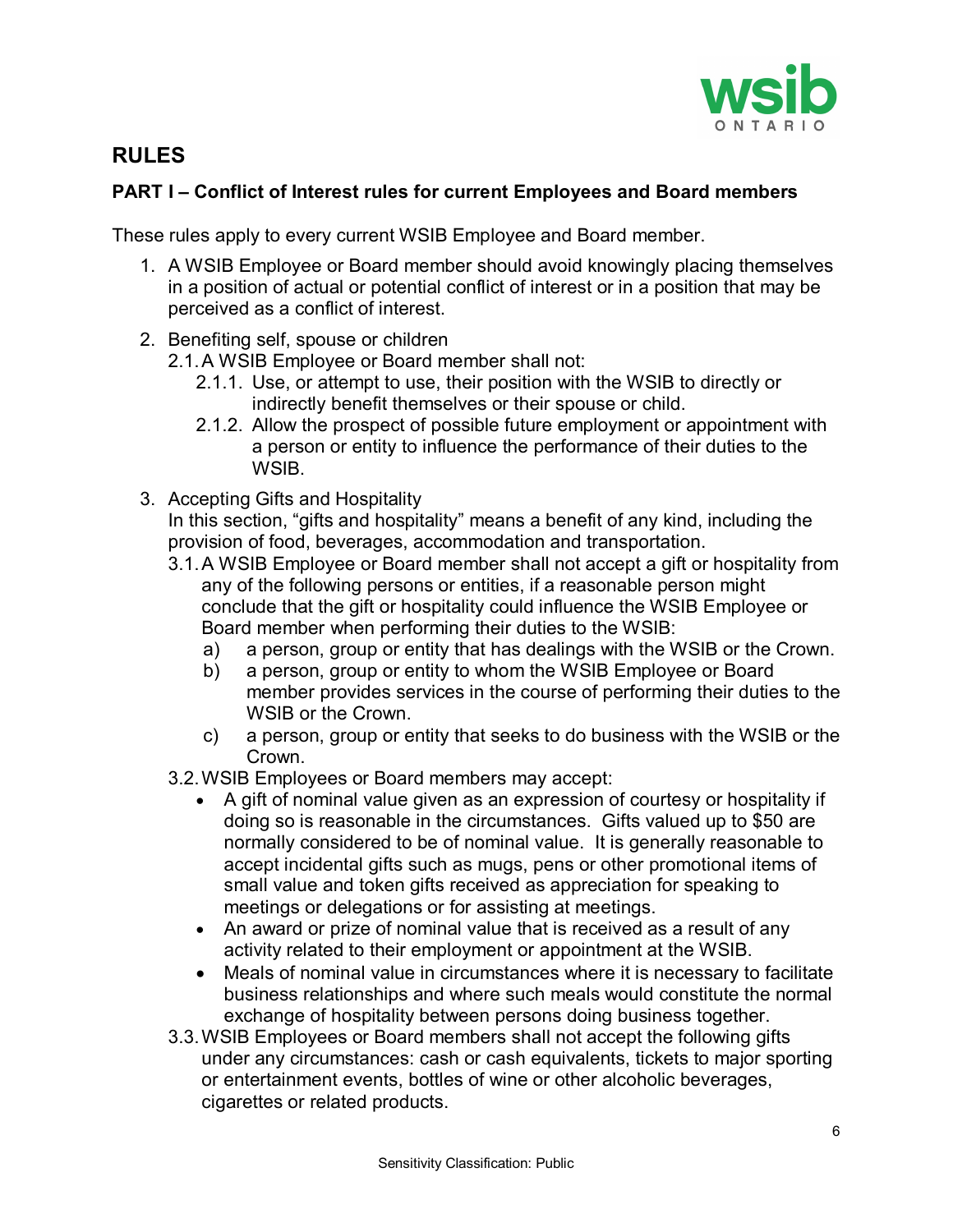

- 3.4.In cases where a WSIB Employee or Board member receives a gift that cannot be accepted as outlined in this Policy, the unacceptable gift(s) should be returned with thanks and clarification of the conflict of interest rules.
- 3.5.If the gift has already been received or the WSIB Employee or Board member is unable to refuse a gift or hospitality not authorized under this provision, they shall notify their Ethics Executive as soon as possible.
- 4. Soliciting or promoting for Fundraising Purposes
	- 4.1.In the case of fundraising or promotion for charitable causes that have been endorsed by the WSIB CEO, WSIB Employees or Board members must receive prior authorization from their Ethics Executive before soliciting donations, prizes or contributions in kind from external organizations and individuals.
	- 4.2.A WSIB Employee or Board member shall not solicit from a person or entity that is an "employer" under the Workplace Safety and Insurance Act, 1997 (the "Act") if the WSIB Employee or Board member is in a position where they could, or might be perceived to be able to, influence any matter relating the employer's rights, obligations or position under the Act. Under no circumstances may a WSIB Employee or Board member solicit from a supplier in the private sector that is a supplier of goods or services to the WSIB.
- 5. Disclosing Confidential Information
	- 5.1.WSIB Employees and Board members may obtain access to Confidential Information, as defined in the Definitions section of this Policy. WSIB Employees and Board members shall not:
		- Disclose Confidential Information, directly or indirectly, obtained during the course of their employment or appointment with the WSIB to any person or entity unless permitted to do so by law or by the WSIB or the Crown.
		- Use Confidential Information in a business or undertaking outside their work for the WSIB.
		- Accept a gift or hospitality directly or indirectly in exchange for disclosing Confidential Information.
	- 5.2.In the course of the performance of their duties to the WSIB, WSIB Employees and Board members have access to considerable Confidential Information, as defined in this Policy, relating to workers, employers and other WSIB Employees and Board members. WSIB Employees or Board members must access Confidential Information only when this is necessary to perform their duties to the WSIB.
- 6. Giving Preferential Treatment or Offering Assistance
	- 6.1.When performing their duties to the WSIB, a WSIB Employee or Board member:
		- 6.1.1. Shall not give preferential treatment to any person or entity, including a person or entity with whom the WSIB Employee or Board member or a member of their family or a friend has an interest.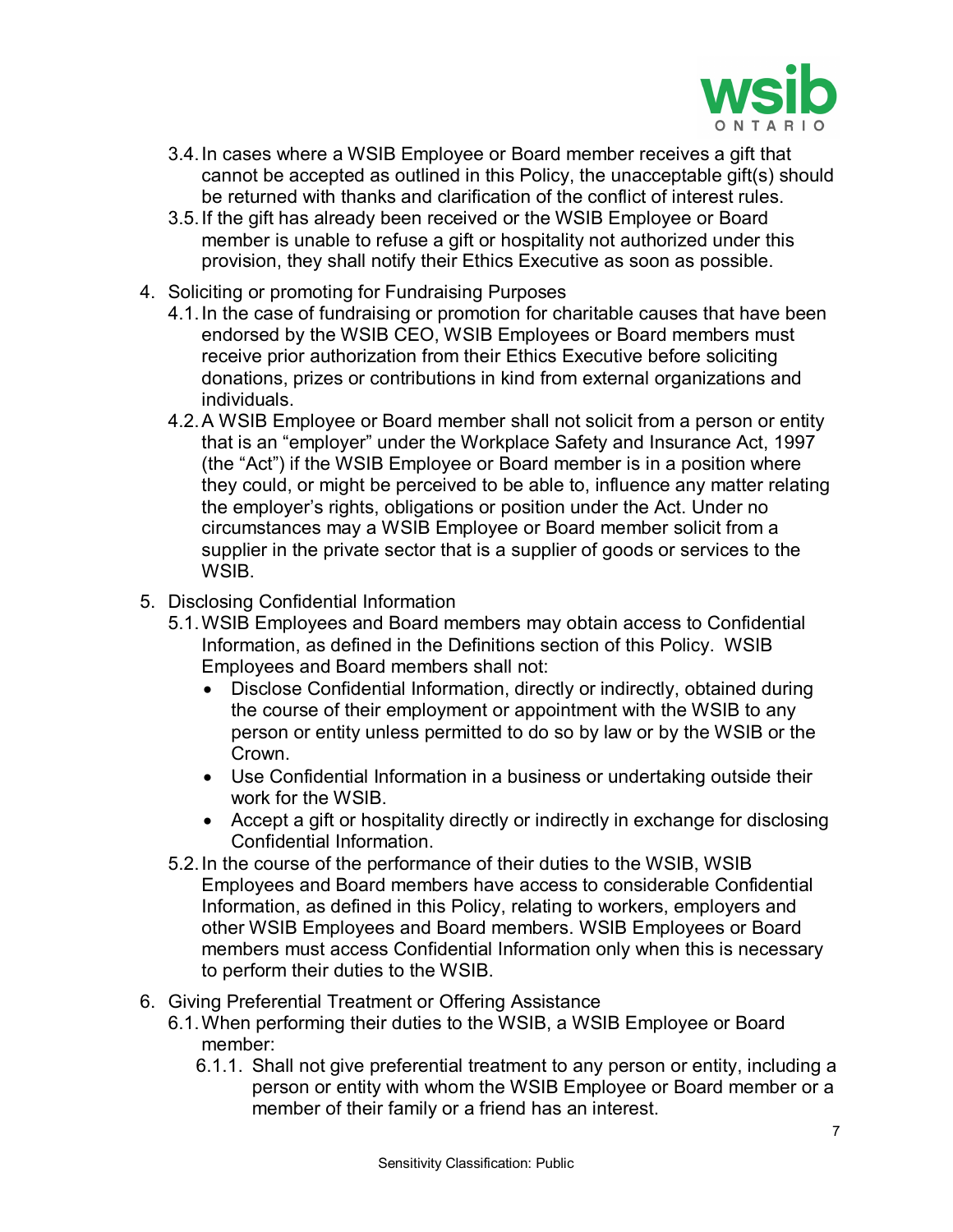

- 6.1.2. Shall use their best efforts to avoid creating the appearance that preferential treatment is being given to any person or entity that could benefit from it.
- 6.1.3. Shall not offer assistance to a person or entity in dealing with the WSIB other than assistance given in the ordinary course of the WSIB Employee's or Board member's employment or appointment with the WSIB.
- 7. Hiring, Supervising, Reporting to, or Contracting with Family Members
	- 7.1.A WSIB Employee or Board member shall not, on behalf of the WSIB:
		- 7.1.1. Hire their spouse, child, parent or sibling.
		- 7.1.2. Participate in any panel that will interview a spouse, child, parent or sibling and must not exert any influence, directly or indirectly, in the related hiring decisions.
		- 7.1.3. Enter into a contract with their spouse, child, parent or sibling or with a person or entity with whom any of them have a substantial interest.
	- 7.2.A WSIB Employee or Board member who is responsible for hiring decisions or who hires a person on behalf of the WSIB shall ensure that the person hired does not report to, or supervise the work of, that person's spouse, child, parent or sibling.
	- 7.3.A WSIB Employee or Board member who reports to, or supervises the work of, their spouse, child, parent or sibling shall immediately notify their Ethics Executive of the same.
- 8. Participating in External/Outside Activities
	- 8.1.WSIB Employees and Board members may engage in employment outside the WSIB and take part in any outside activity unless the employment or activity could give rise to a conflict of interest. A conflict of interest may arise if:
		- The outside employment or activity conflicts with, interferes with or results in demands that are incompatible with the WSIB Employee's or Board member's performance of their duties to the WSIB or the Crown.
		- The outside employment or activity is in a professional capacity and is likely to influence or detrimentally affect the WSIB Employee's or Board member's ability to perform their duties to the WSIB or the Crown.
		- The outside employment or activity casts doubt on the WSIB Employee's or Board member's ability to perform their duties to the WSIB or the Crown in an impartial and objective manner.
		- In connection with the outside employment or activity, any person would derive an advantage from the WSIB Employee's or Board member's position with the WSIB or the Crown.
		- The WSIB's or the government's premises, equipment or supplies are used in the outside employment or activity.
		- The person is a full-time Employee or Board member of the WSIB and the outside employment would constitute full-time employment for another person. If the person is a part-time Employee or Board member,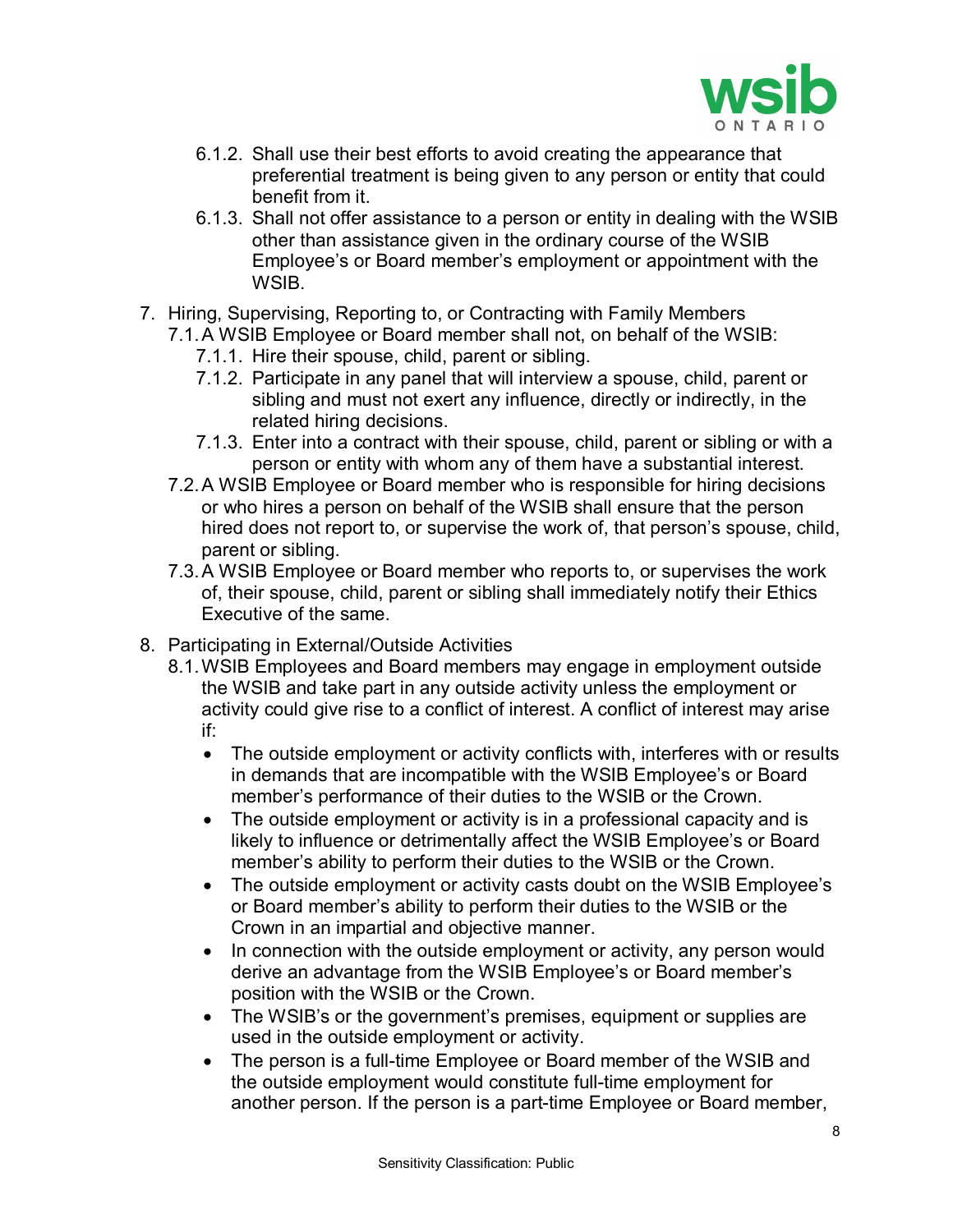

this situation is less likely to result in a conflict of interest.

- The WSIB Employee or Board member is on an authorized leave of absence and engages in employment or activities that are inconsistent with the terms of the leave of absence or with their duties to the WSIB or this Policy.
- 9. Participating in Decision-making
	- 9.1.A WSIB Employee or Board member shall not participate in the making of a decision at the WSIB or with the Crown with respect to a matter that they are able to influence in the course of their duties if the WSIB Employee or Board member could benefit from the decision. This does not apply if the WSIB Employee or Board member has made any necessary prior disclosure to their Ethics Executive and has obtained the Ethics Executive's approval to participate in the decision-making.
	- 9.2.A WSIB Employee or Board member who, in the course of their duties to the WSIB, is a member of a body or group shall not participate in, or attempt to influence, decision-making by the body or group with respect to a matter if the WSIB Employee or Board member could benefit from the decision or if, as a result of the decision, the interests of the body or group could conflict with the interests of the WSIB or the Crown. The WSIB Employee or Board member shall inform the body or group if such circumstances exist.
- 10.Matters that might involve the Private Sector
	- 10.1. When a WSIB Employee or Board member begins work on a matter that might involve the private sector as defined by section 10 of O. Reg. 381/07, they must make a financial declaration to the Integrity Commissioner, in accordance with Section 11 of O. Reg. 381/07. They are also subject to the restrictions on certain purchases as set out in Section 12 of O. Reg. 381/07.

#### **PART II – Conflict of Interest rules for Former Employees and Board members**

Restrictions provided in sections  $1 - 4$  apply to all former WSIB public servants (i.e. Former Employees and Board members). Additional restrictions in section 5 only apply to those WSIB public servants who were in Designated Senior Positions immediately before ceasing to be a WSIB public servant.

- 1. Seeking Preferential Treatment
	- 1.1.A Former Employee or Board member shall not seek preferential treatment by, or privileged access to, public servants who work in a minister's office, a ministry or any public body, including the WSIB.
- 2. Disclosing or Using Confidential Information
	- 2.1.A Former Employee or Board member shall not:
		- Disclose Confidential Information obtained during the performance of their duties for the WSIB to a person or entity unless the Former Employee or Board member is authorized to do so by law, by the WSIB, or by the Crown.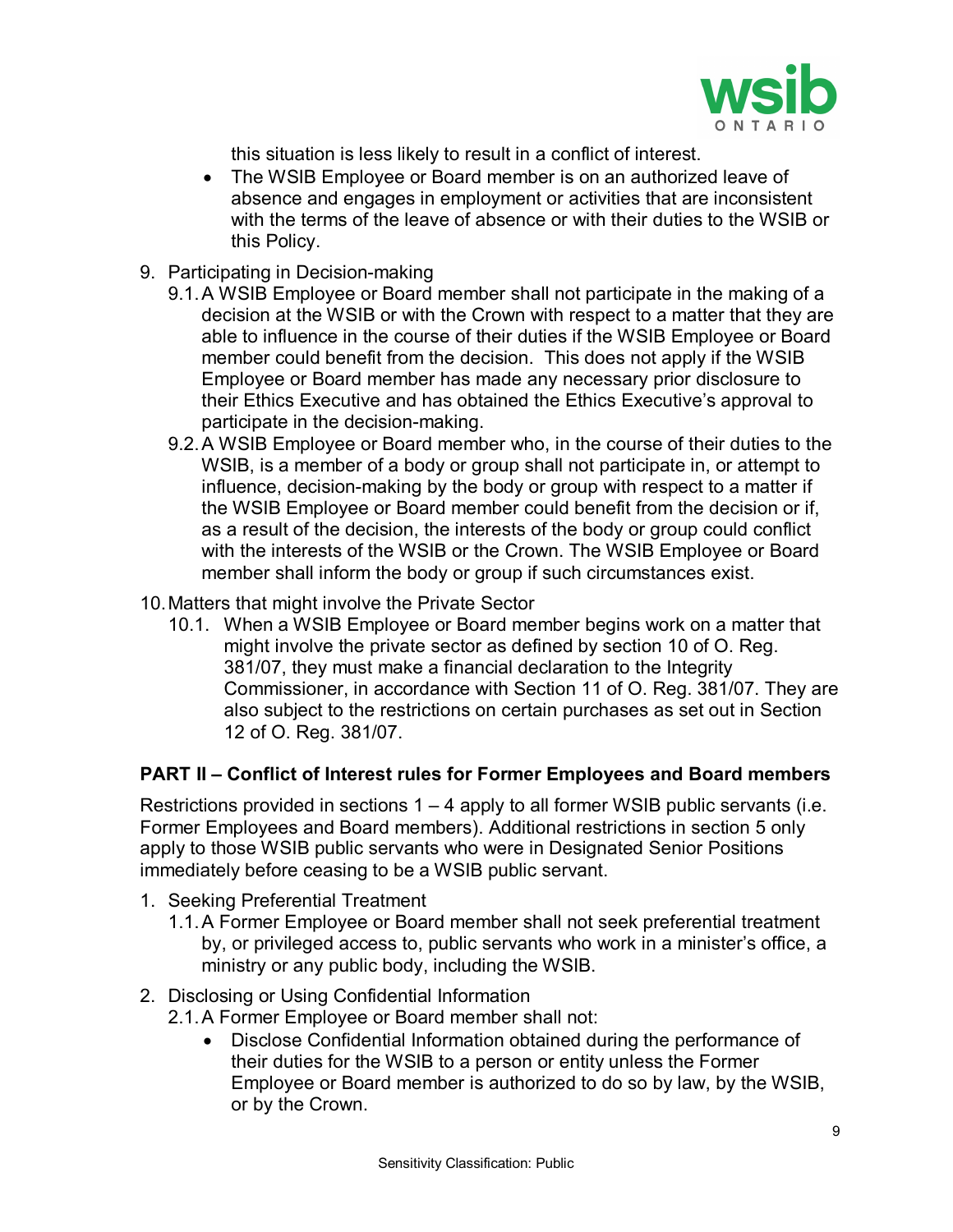

- Use Confidential Information obtained during the performance of their duties to the WSIB in a business or outside activity.
- 3. Representing Employers, Workers and Survivors
	- 3.1.A Former Employee shall not provide advice, guidance or representation to an employer, worker or survivor in any claim in which the Former Employee was involved or made a decision while still an Employee at the WSIB.
- 4. Restrictions regarding Certain Transactions This provision applies to a Former Employee or Board member who, while they held a position at the WSIB, advised the WSIB about a particular proceeding, negotiation or other transaction.
	- 4.1.The Former Employee or Board member shall not advise or otherwise assist any person or entity, including another public body, in connection with that proceeding, negotiation or other transaction until the WSIB or the Crown ceases to be involved in it. The issue of when the WSIB or the Crown "ceases to be involved" will be determined by the relevant circumstances surrounding the proceeding, negotiation, or other transaction, taking into account what is reasonably required to avoid a conflict of interest with the WSIB.
	- 4.2.Nothing in this provision prevents a Former Employee or Board member from continuing to advise or otherwise assist the WSIB in connection with the particular proceeding, negotiation or other transaction.
- 5. Additional Restrictions on Employment and Lobbying Additional restrictions on employment and lobbying only apply to a Former Employee and a Former Board member who were in a Designated Senior Position immediately before they ceased to be a WSIB public servant. These restrictions are in place for 12 months starting on the day when these persons cease to be a WSIB public servant: e.g., they fully terminate their relationship with the WSIB and no longer receive payments from the WSIB including severance payments.

#### 5.1.Restriction on Employment

If at any time during the 12 months before ceasing to be a WSIB public servant, in the course of their employment or appointment with the WSIB, they:

- had substantial involvement with another public body or another person or entity; and
- had access to Confidential Information that, if it were to be disclosed to the public body, person or entity, could result in a loss or damage to the WSIB or in harm to the Crown or could give the public body, person or entity an unfair advantage in relation to one or more third parties.

Then for a 12-month period starting on the day when they cease to be a WSIB public servant, a Former Employee or Board member shall not accept employment with the public body, person or entity or serve as a member of the board of directors or other governing body of the public body, person or entity.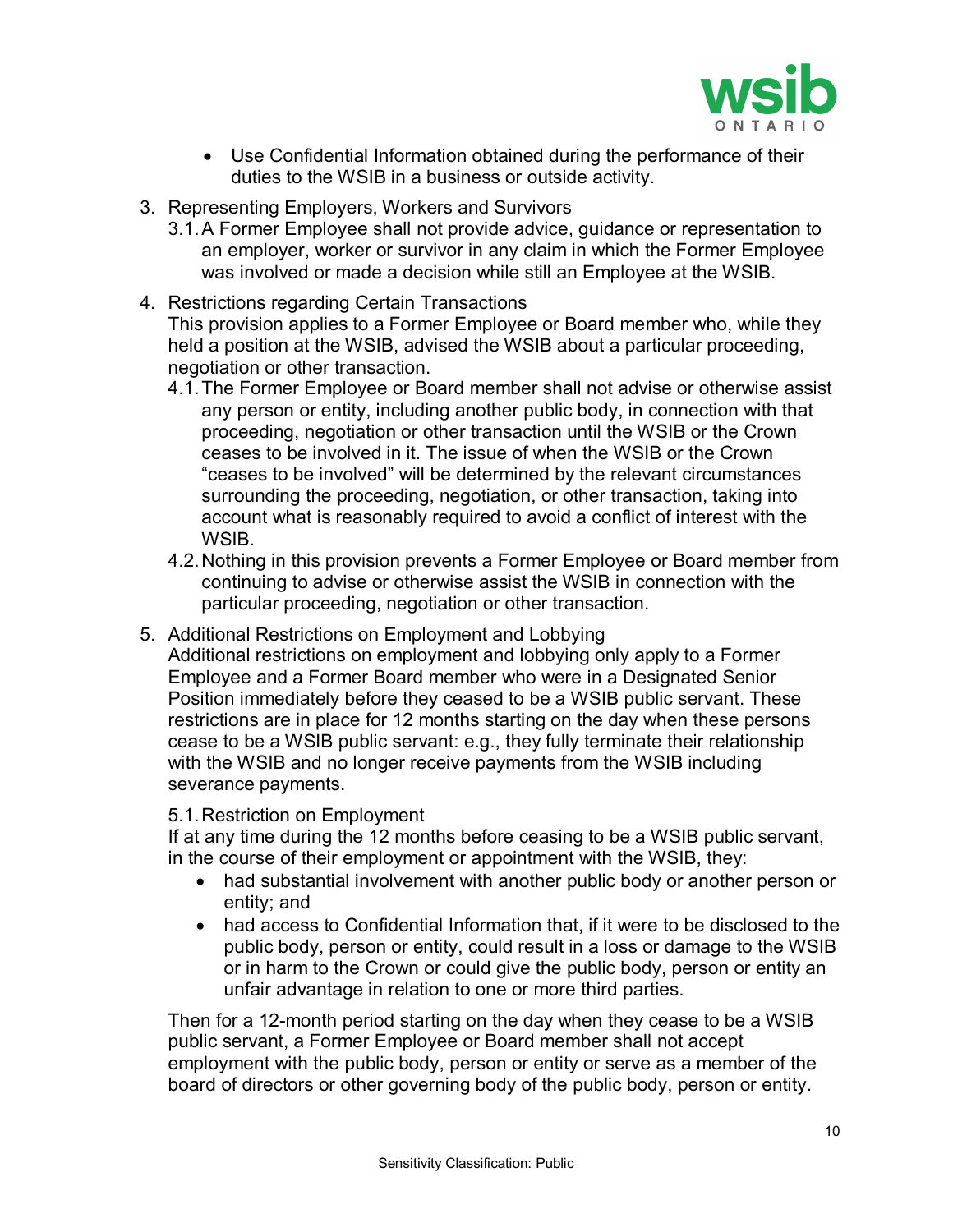

5.2.Restriction on Lobbying

For a period of 12 months starting on the day when they ceased to be a WSIB public servant, a Former Employee or Board member who was in a Designated Senior Position immediately before they ceased to be a WSIB public servant, shall not lobby<sup>3</sup> any of the following persons on behalf of another person or entity, including another public body:

- A WSIB Employee or Board member;
- The Minister of Labour, Training and Skills Development or the minister of any ministry in which the Former Employee or Board member worked at any time during the 12 months before they ceased to be a WSIB public servant;
- A public servant who works in the office of a minister described above at any time during the 12 months before they ceased to be a WSIB public servant.

For clarity, a Former Employee or Board member shall not:

- a) communicate with these persons in an attempt to influence:
	- legislative proposals, or legislation, or the making or amendment of any regulation, or the development or amendment of any policy or program of the Ontario government;
	- privatization matters or awarding grants, contributions or other financial benefit;
	- award a contract on behalf of the Crown; or
- b) arrange meetings between these persons and any other person.

#### **Roles and Responsibilities**

 $\overline{a}$ 

- A) The WSIB Ethics Executives:
	- promote ethical conduct of WSIB Employees and Board Members;
	- make a determination with respect to any matter that is brought to their attention, or that is the subject of inquiry, or where the Ethics Executive has concerns that a conflict of interest rule has been or is about to be contravened, and make such inquiries as they consider appropriate in response to a request or a notification; and
	- when the Ethics Executive determines that the actual or potential conflict of interest exists, provide the Employee or Board Member directions, if any, that the Ethics Executive considers appropriate to address the conflict of interest or potential conflict of interest.

<span id="page-10-0"></span><sup>3</sup> "Lobby" is defined in the *Lobbyists Registration Act, 1998* and includes activities for which an individual may not be required to register.